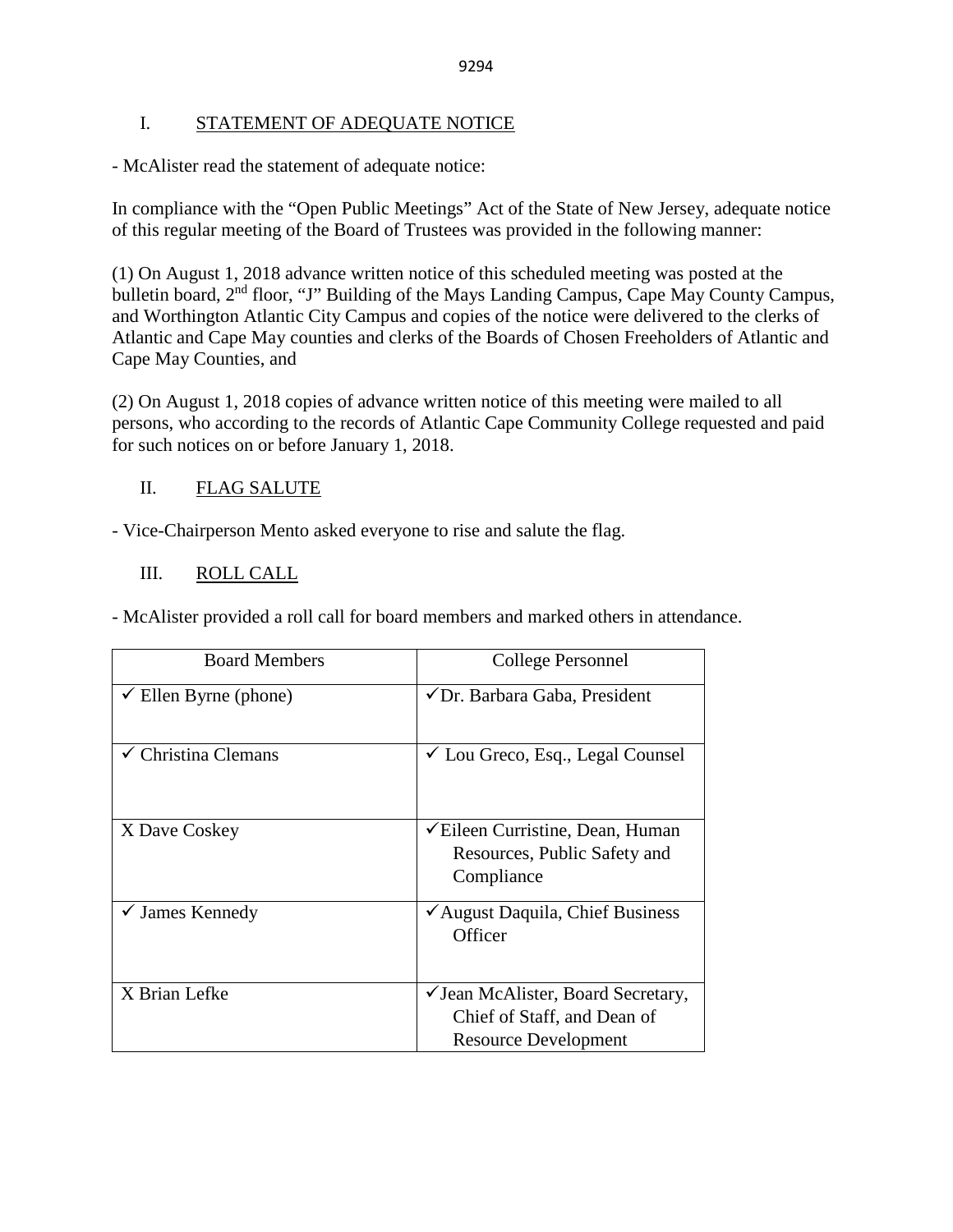| <b>Board Members</b>                                | <b>College Personnel</b>                                                                                                                               |
|-----------------------------------------------------|--------------------------------------------------------------------------------------------------------------------------------------------------------|
| √ Meghan Clark, Alumni<br>Representative (phone)    | √Dr. Josette Katz, Vice President,<br><b>Academic Affairs</b>                                                                                          |
| $\checkmark$ Daniel Money                           | $\checkmark$ Leslie Jamison, Chief Financial<br>Officer                                                                                                |
| $\checkmark$ Maria K. Mento (Acting<br>Chairperson) | √ Dr. Vanessa O'Brien-<br>McMasters, Dean, Institutional<br>Research, Planning &<br><b>Effectiveness and Information</b><br><b>Technology Services</b> |
| $\checkmark$ Robert Bumpus                          | √Paula Stewart Davis, Dean of<br><b>Student Affairs and Enrollment</b><br>Management                                                                   |
| ✔ Donald J. Parker                                  | X Donna Vassallo, Dean of<br>Worthington Atlantic City Campus,<br>and Dean of Career Education                                                         |
| √ Maria Torres                                      | X Maria Kellett, Dean of Cape May<br>County Campus, Associate Dean of<br><b>Resource Development</b>                                                   |
| $\checkmark$ Helen Walsh                            | ✓ Laura Batchelor, Executive<br>Director of Marketing and<br><b>College Relations</b>                                                                  |
| ✓ Leslie White-Coursey                              |                                                                                                                                                        |
| <b>Others in Attendance</b>                         |                                                                                                                                                        |
| $\checkmark$ Effie Russell, Professor               | Bonnie Lindaw, Atlantic<br>$\checkmark$<br><b>County Government</b>                                                                                    |
| ✓ Caesar Niglio, ACCCEA<br>✓ Chef Daniel Matt       | Sandi Greco, Assistant Director,<br>✓<br><b>PC</b> Services                                                                                            |

## IV. CALL TO ORDER –

-Vice-Chairperson Mento called the meeting to order at 6:00 pm.

## V. PRESIDENT'S REPORT

-Dr. Gaba introduced Dr. Vanessa O'Brien-McMasters, the new Dean of Institutional Research, Planning & Effectiveness and Information Technology Services.

-Dr. Gaba reported on the following:

## **Free Community College Tuition**

**-**Atlantic Cape will apply for \$250,000 as part of the Community College Opportunity Grant (CCOG). Any college who applies will be awarded so they may begin innovative planning, outreach and recruitment of eligible students with family income of \$45,000 or less.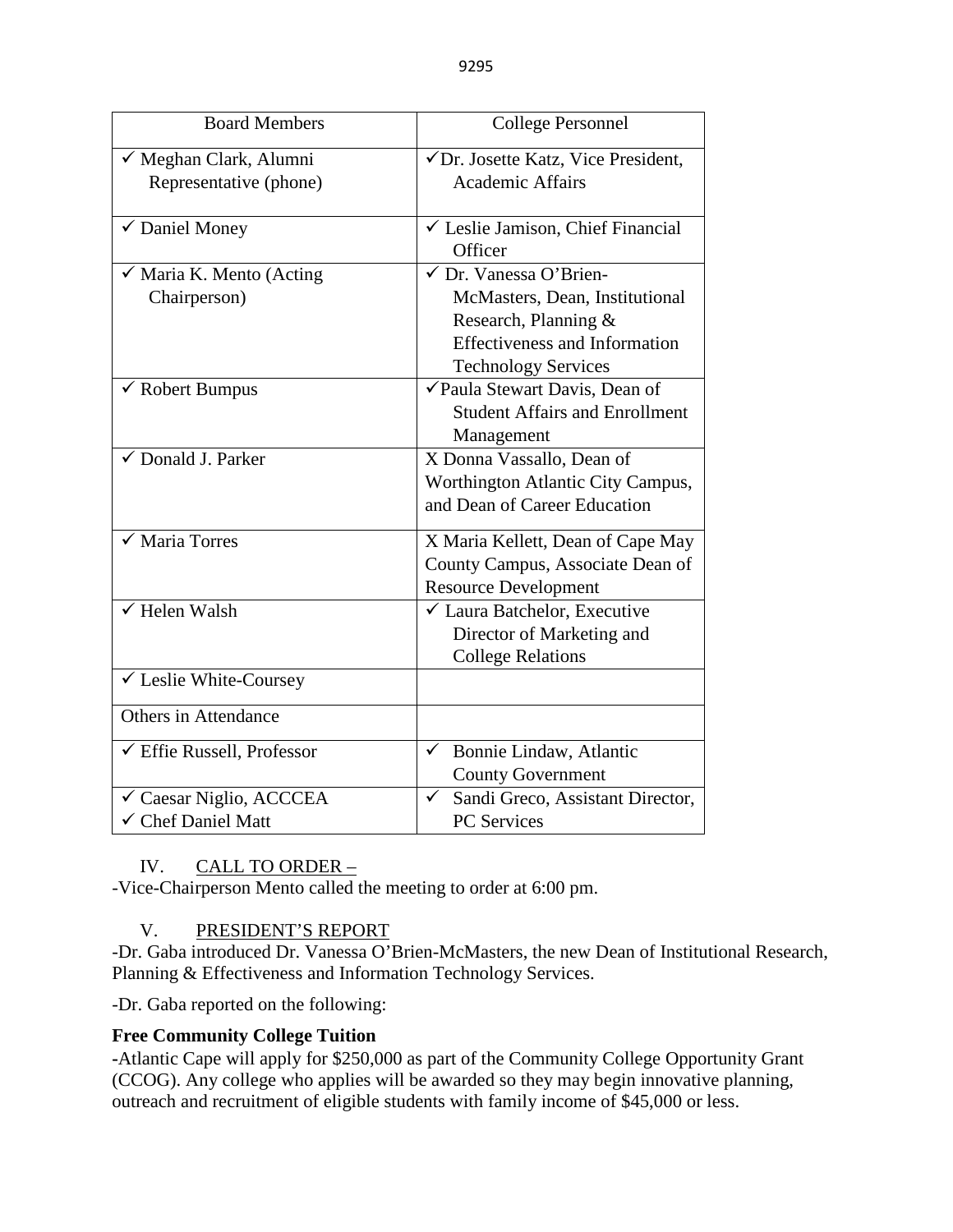Additionally, should Atlantic Cape be selected in the pilot program, then our students can immediately take advantage of the funding as the "last dollar scholarship" for this cohort of students.

### **Middle States Reaccreditation**

**-**A copy of the final report was sent to the Board of Trustees. The Institutional Effectiveness Committee, co-chaired by Dr. O'Brien-McMasters and Dr. Katz, will oversee implementation of the recommendations. Dr. Gaba thanked the entire College community for their hard work and participation.

## **K-12 Partnerships**

-Dr. Gaba thanked Trustee Money for facilitating meetings with superintendents and principals at area high schools. Additionally, Dean Vassallo is at Middle Township High School this evening as part of a new recruitment/outreach strategy entitled, "Atlantic Cape at Middle Township." The Principal, George West embraced this concept and personally contacted graduates and their parents to invite them to the event.

## **Facilities Update-Cape May County Campus**

**-**The State of New Jersey granted approval to reallocate remaining GO Bond funds allowing the renovation and expansion of the Student Success Center. This space renovation will provide students with a space for group seminars, group advising and similar applications.

### **Student Services**

**-**The Center for Accessibility (CFA) is working closely with the Division of Vocational Rehabilitation (DVR) to sponsor students enrolled in college level courses who are in need of services such as sign language interpreters. This partnership has significant cost savings.

## **Technology Upgrades**

-We are moving forward with the College's Technology Plan 2017-2021. On the Board agenda is approval for \$600,000 to replace the current, 30-year old phone system improving quality as well as featuring several enhancements such as voicemail to text transcription and caller ID. This upgrade is funded through Chapter 12.

## **Community Relations-Cape May County Campus (CMCC)**

**-**The CMCC recently held a resource fair for Veterans, active military and their family.

-Dean Kellett participated in the first "Strategic Doing" workshop to help Cape May County build a New Jersey UAS ecosystem that will be the UAS hub for the Northeast Corridor.

## **Community Relations-Worthington Atlantic City Campus**

-The Worthington Atlantic City's partnership with "La Casa Dominicana", a local, non-profit organization committed to ESL learning, continues to grow. Since March, Worthington Atlantic City has offered classroom space for four ESL courses and participated in a graduation ceremony for two classes. Dean Vassallo continues to work with this partner to provide additional support.

-Dean Vassallo and staff members participated in two Atlantic City Community Walks this summer, sponsored by the Atlantic County Coalition for Safe Community, and joined the Atlantic City Police Department and other community members recently supporting National Night Out at Pop Lloyd Field.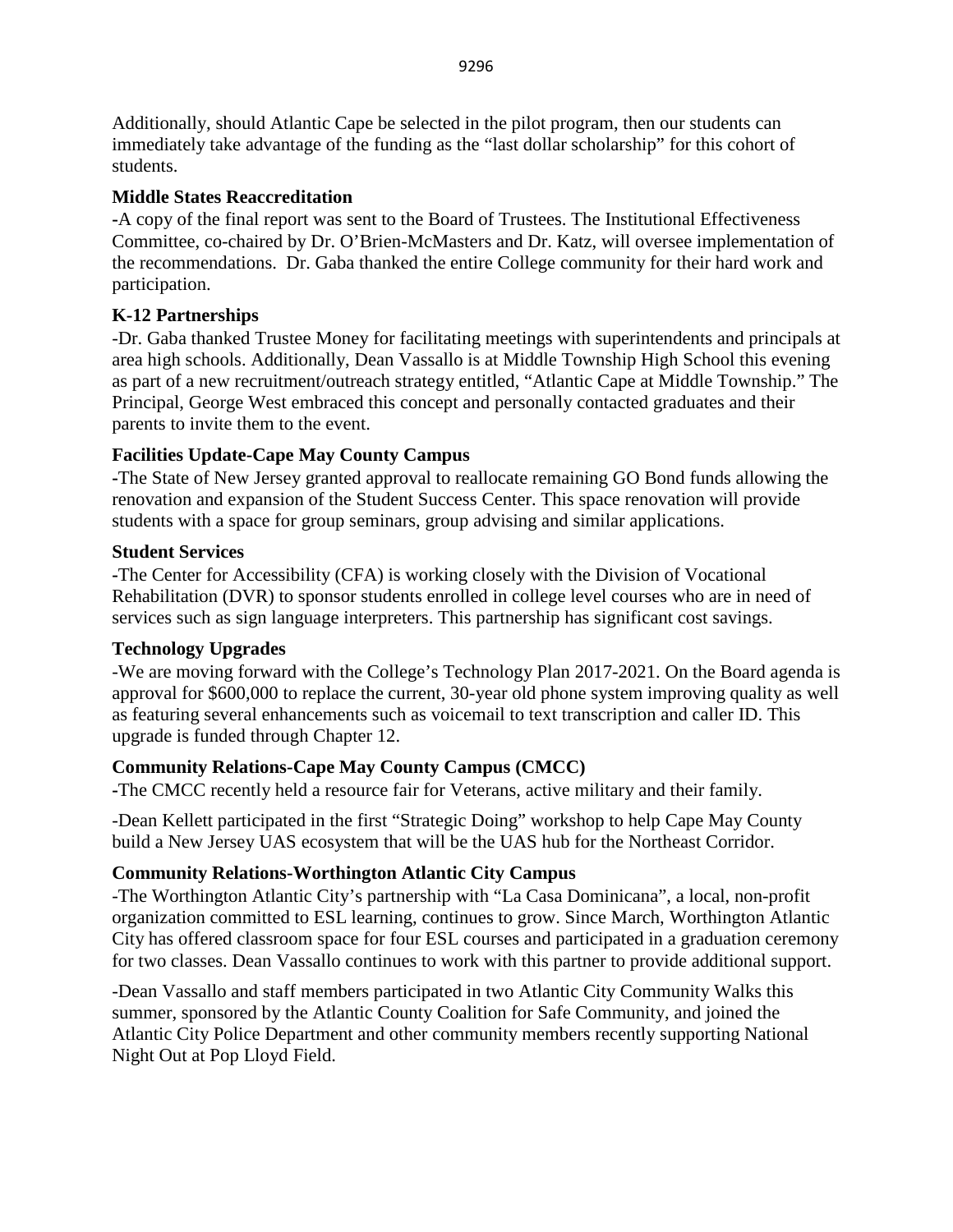## **Enrollment Initiatives**

**-**Enrollment continues to be a concern not only at Atlantic Cape but across the State and the County. For example, in Cape May County the high school population has been in double digit decline for the last 10 years. This decline has had an impact on our enrollment. We have taken many innovative initiatives for recruitment efforts to a variety of targeted populations.

## **Inside the College**

-Laura Batchelor, Executive Director of Marketing and College Relations, provided the Board of Trustees a detailed description of the 2018-2019 multi-media branding campaign featuring "See Where the Cape Will Take You."

# VI. COMMENTS FROM THE PUBLIC

- Vice-Chairperson Mento called for comments from the public on agenda items. - None noted

VII. EXECUTIVE SESSION

-No Executive Session

VIII. CONSENT RESOLUTONS

-McAlister read the following consent resolutions.

**Res. #1** Approve: Regular Session Minutes (June 26, 2018)

**Res. #4** Approve: **Bid 1844** Library and Building-C Doors, \$126,370.00, Renewal and Replacement, Garozzo & Scimeca Construction, Inc, Williamstown, NJ; **Bid 1845** Resurface Building-C Roof and New Fascia, \$856,000.00, Chapter 12, Union Roofing, Philadelphia, PA; **Bid Ex 806** Nursing Assessment Program, \$70,000.00, FY19 Perkins Grant, Assessment Technologies Institute, Overland Park, KS; **Bid Ex 807** Billboards, \$31,706.00, FY19 Marketing & College Relations Operational Budget, Interstate Outdoor Advertising, Cherry Hill, NJ; **Bid Ex 808** Project Management Services, \$531,150.00, Capital Projects, Chapter 12 and R&R, Atlantic County Improvement Authority, Atlantic City, NJ; **Bid Ex 809** New Phone System, \$666,479.00, Chapter 12, Converge One, Parsippany, NJ; Total \$2,281,705.00.

### **Res. #4**

### **Award of Bids**

| <b>Number</b><br><b>Bid 1844</b> | <b>Item and Vendor Information</b><br>Library and Building-C Doors<br>Renewal and Replacement | Amount<br>\$126,370.00 |
|----------------------------------|-----------------------------------------------------------------------------------------------|------------------------|
|                                  | Garozzo & Scimeca Construction, Inc.<br>Williamstown, NJ                                      |                        |
| <b>Bid 1845</b>                  | Resurface Building-C Roof and New Fascia<br>Chapter 12                                        | \$856,000.00           |
|                                  | Union Roofing<br>Philadelphia, PA                                                             |                        |
| <b>Bid Ex 806</b>                | Nursing Assessment Program<br><b>FY19 Perkins Grant</b>                                       | \$70,000.00            |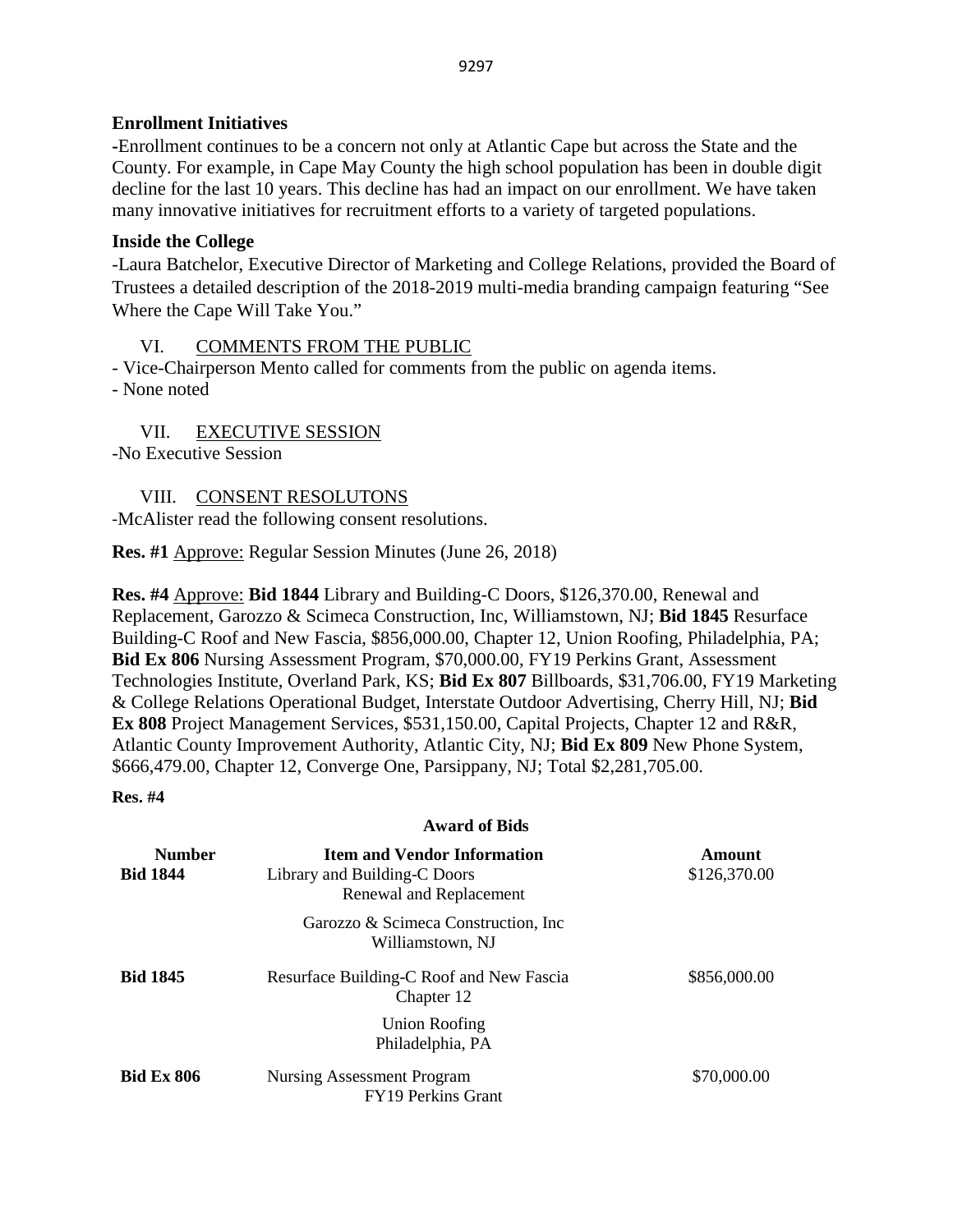| <b>Number</b>     | <b>Item and Vendor Information</b><br>Assessment Technologies Institute<br>Overland Park, KS | Amount               |
|-------------------|----------------------------------------------------------------------------------------------|----------------------|
| <b>Bid Ex 807</b> | <b>Billboards</b><br>FY19 Marketing & College Relations<br><b>Operational Budget</b>         | 31,706.00            |
|                   | <b>Interstate Outdoor Advertising</b><br>Cherry Hill, NJ                                     |                      |
| <b>Bid Ex 808</b> | <b>Project Management Services</b><br>Capital Projects, Chapter 12 and R&R                   | \$531,150.00         |
|                   | <b>Atlantic County Improvement Authority</b><br>Atlantic City, NJ                            |                      |
| <b>Bid Ex 809</b> | New Phone System<br>Chapter 12<br>Converge One<br>Parsippany, NJ                             | \$666,479.00         |
|                   |                                                                                              | Total \$2,281,705.00 |

**Res. #5** Approve: To submit an application for the Community College Opportunity Grant Program, in order to provide planning, outreach and recruitment of students eligible under the Governor's Community College Opportunity Grant Program (CCOG), requesting a grant of \$250,000, over the anticipated Spring 2019 academic term.

#### **Res. #5**

WHEREAS, the New Jersey Higher Education Student Assistance Authority and the Office of the Secretary of Higher Education are jointly soliciting grant applications, and

WHEREAS, the New Jersey Higher Education Student Assistance Authority and the Office of the Secretary of Higher Education will provide direct grants to New Jersey Community Colleges for the purpose of planning, outreach and recruitment of students eligible under the Governor's Community College Opportunity Grant Program (CCOG), and

WHERAS, Community Colleges selected will be designated as pilot schools to implement the Governor's new \$20 million initiative to receive "last dollar" scholarships to fund tuition for the Spring 2019 semester, and

WHEREAS, each applicant will receive a planning grant of at least \$250,000 to participate in the pilot or to build capacity for future iterations of this grant, and

WHEREAS, Atlantic Cape will request a grant of \$250,000 in order to plan outreach and recruitment initiatives for eligible students, over the anticipated Spring 2019 academic term.

THEREFORE BE IT RESOLVED that the Board of Trustees of Atlantic Cape Community College hereby grants approval to submit an application for the Community College Opportunity Grant Program, in order to provide planning, outreach and recruitment of students eligible under the Governor's Community College Opportunity Grant Program (CCOG), requesting a grant of \$250,000, over the anticipated Spring 2019 academic term.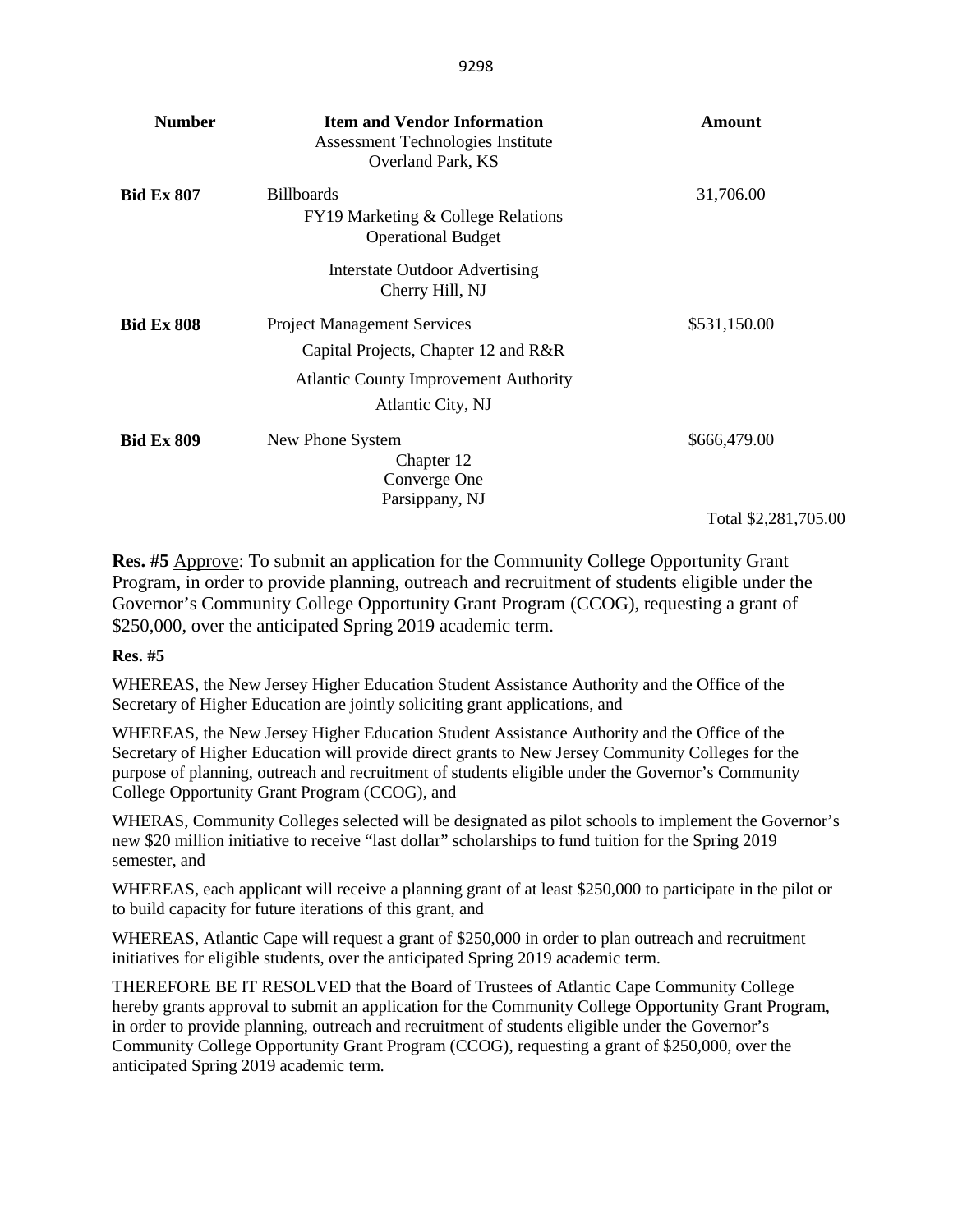**Res. #3** Approve: Appointment-**Clifford Burns,** Technician, Information Technology Services at an annual salary of \$30,944 effective August 22, 2018; **Emily Smykla,** Specialist, Office of the President and Board of Trustee Services at an annual salary of \$37,615 effective August 22, 2018; **Nicole Thompson,** Advertising and Media Coordinator at an annual salary of \$37,615 effective August 22, 2018. Title Change-**Eileen Curristine,** from Dean, Human Resources, Public Safety and Compliance to Chief Officer for Human Resources, Public Safety and Compliance at her current base effective August 22, 2018. Resignation-**Deborah Seaman,**  Senior Lab Manager, Nursing and Allied Health retroactive to August 3, 2018; **James Smith,**  Security Officer, Security retroactive to July 18, 2018. **Patrice Leatherberry,** Program Coordinator, Student Activities effective September 14, 2018.

#### **Res. #3**

#### **Personnel Action**

It is respectfully requested, upon the recommendation of the President, that the Board approve the following:

#### **Appointments**

**Clifford Burns,** Technician, Information Technology Services at an annual salary of \$30,944 effective August 22, 2018.

**Emily Smykla,** Specialist, Office of the President and Board of Trustee Services at an annual salary of \$37,615 effective August 22, 2018.

**Nicole Thompson,** Advertising and Media Coordinator at an annual salary of \$37,615 effective August 22, 2018.

Title Change

**Eileen Curristine,** from Dean, Human Resources, Public Safety and Compliance to Chief Officer for Human Resources, Public Safety and Compliance at her current base effective August 22, 2018.

Resignation

**Deborah Seaman,** Senior Lab Manager, Nursing and Allied Health retroactive to August 3, 2018.

**James Smith,** Security Officer, Security retroactive to July 18, 2018.

**Patrice Leatherberry,** Program Coordinator, Student Activities effective September 14, 2018.

**Res. #3A** Approve: To approve the authority to recall an additional Chef Educator with Board of Trustee endorsement at a subsequent Board meeting.

**Res. #3A**

#### **Personnel Action**

It is respectfully requested, upon the recommendation of the President, that the Board approve the following:

WHEREAS, the Board of Trustees of Atlantic Cape Community College gives the College President, Dr. Barbara Gaba the authority to recall an additional Chef Educator should the Academy of Culinary Arts student enrollment warrant such recall, and

WHEREAS, this authority is granted for a one-month period as the college continues to monitor enrollment for the Academy of Culinary Arts at Atlantic Cape Community College.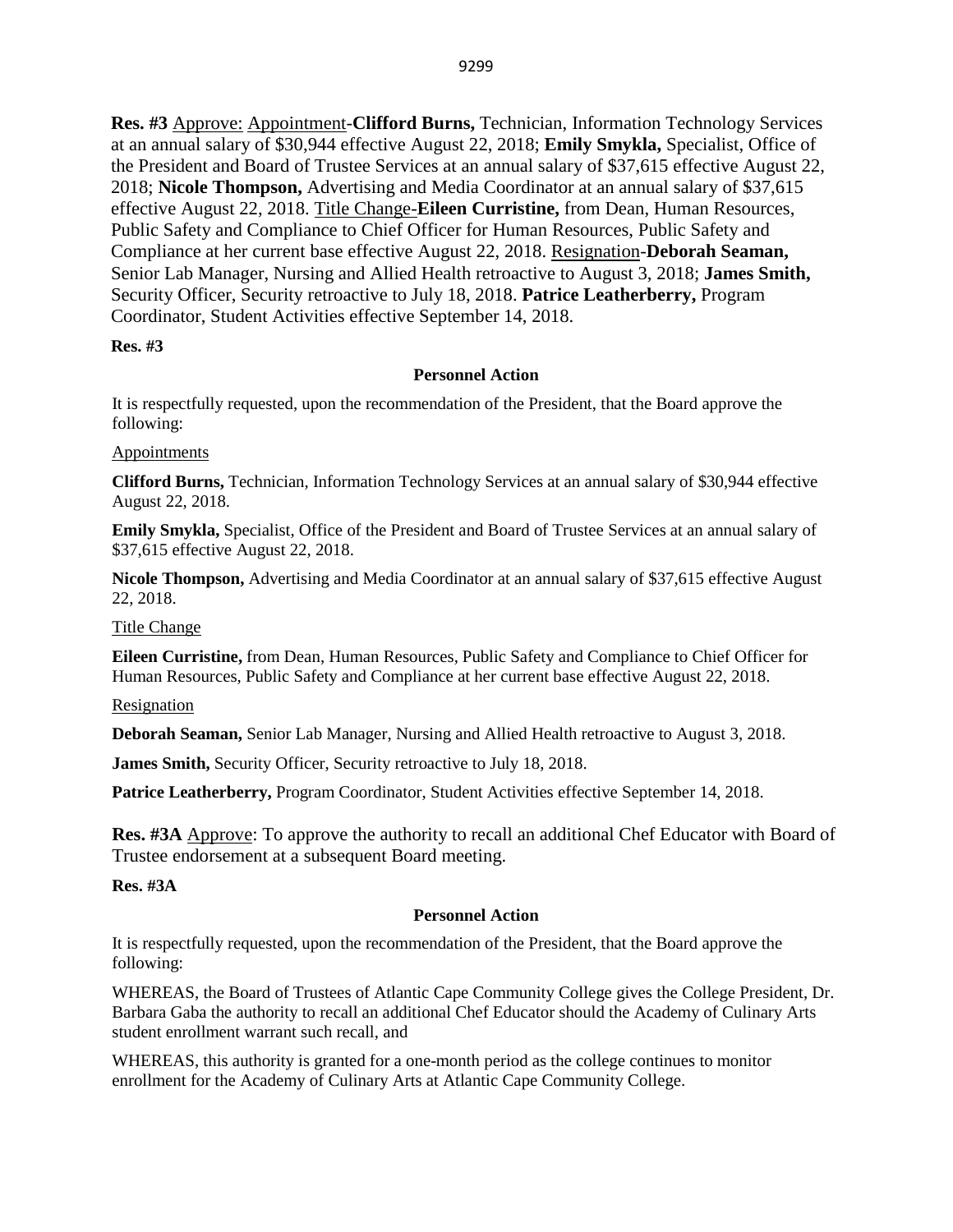THEREFORE BE IT RESOLVED upon the recommendation of the President that the Board approve the authority to recall an additional Chef Educator with Board of Trustee endorsement at a subsequent Board meeting.

**Res. #10** Approve: To reaffirm Board of Trustees Policy #500-Administrative Responsibility.

**Res. #10**

### **Policy #500-Administrative Responsibility**

WHEREAS, it is periodically necessary to review, reaffirm, and recommend changes to policy in order to ensure orderly operation of the College, and

WHEREAS, the following policy has been identified as needing only non-substantial changes to title and area, and is seeking to be reaffirmed by the Board.

THEREFORE BE IT RESOLVED, that the Board reaffirm Policy 500 as described here in.

**Res. #11** Approve: To adopt Board of Trustees Policy #704-College Purchasing Policy for Accessibility.

**Res. #11**

## **Adopt Policy #704 College Purchasing Policy for Accessibility**

WHEREAS, on May 26, 2015 the Board of Trustees approved Resolution #113 approving the agreement between the National Federation for the Blind and Atlantic Cape Community College, and

WHEREAS, the terms of this agreement were approved by both parties and filed as a Consent Decree with the United States District Court for the District of New Jersey on July 7, 2015, and

WHEREAS, the Consent Decree specifies actions to be undertaken by the College, and

WHEREAS, it is periodically necessary to review, reaffirm, and recommend changes to policies in order to ensure orderly operation of the College, and

WHEREAS, in order to ensure that electronic technology purchased or licensed for, or deployed to students or prospective students is Accessible to those who are blind or visually impaired, unless its acquisition results in undue financial and administrative burdens or a fundamental alteration in a program, service or offering. ACCC shall advise vendors of its desire to procure web-based EIT that complies with the WCAG 2.0 AA standards. ACCC will request vendors to warrant in writing that any technology provided is Accessible as described in this Decree, and

THEREFORE BE IT RESOLVED, that the Board approve the adoption of Policy #704- College Purchasing Policy for Accessibility as described herein.

**Res. #12** Executive Session

-Vice-Chairperson Mento noted the comprehensive list of projects listed and timetable presented in the board packet that Atlantic County Improvement Authority may be assisting Atlantic Cape under Resolution #4.

-Trustee Money motioned to approve the consent agenda, Trustee Torres seconded.

ROLL CALL: ALL AYES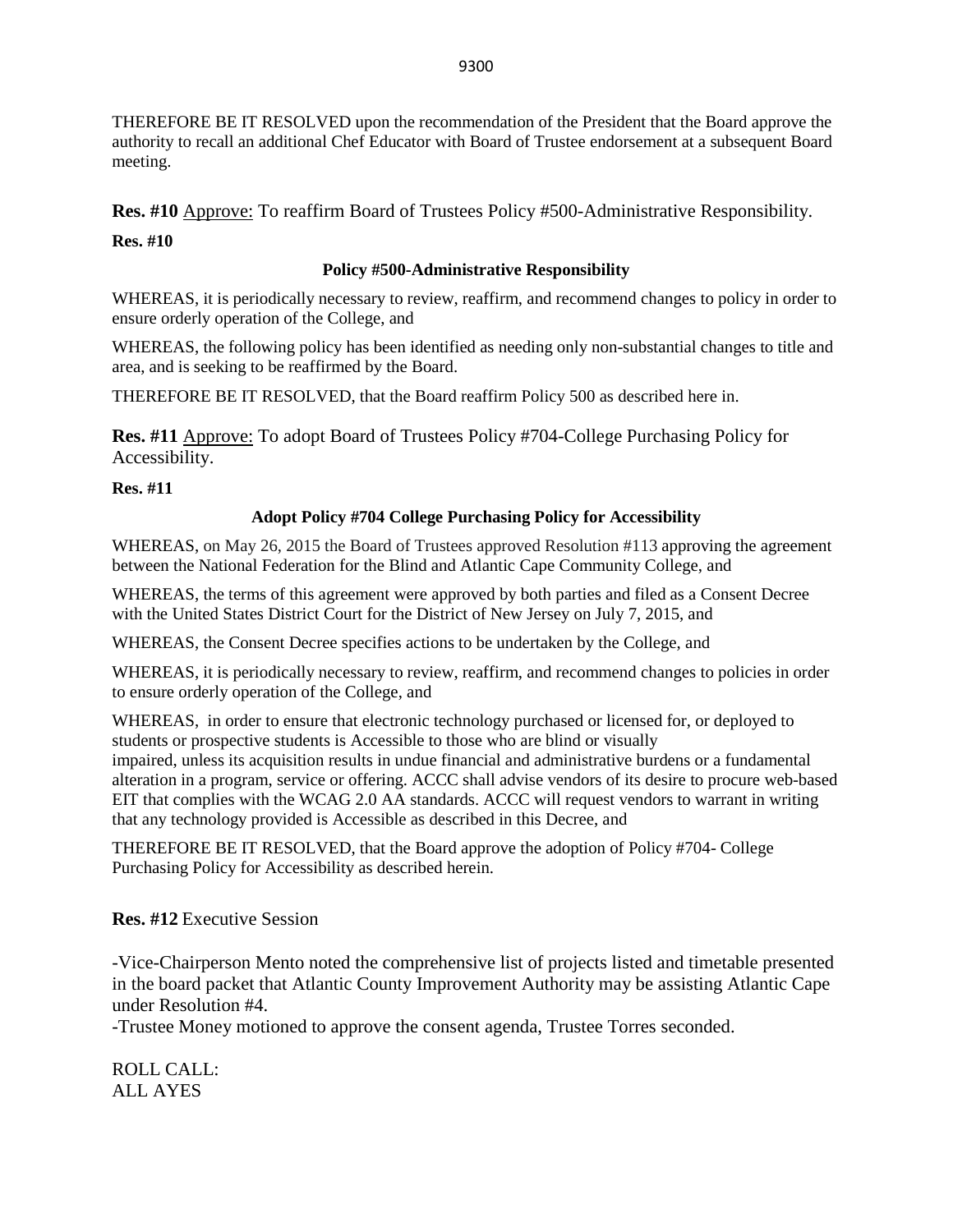NO NAYS NO ABSTENTIONS

Motion carried.

IX. BUDGET REPORT

- Vice-Chairperson Mento asked Trustee Kennedy to provide a budget report as part of regular resolutions.

X. REGULAR RESOLUTIONS

**Res. #2** - FY18 Financial Statement for eleven months ended June 30, 2018 as of August 8, 2018.

-Jamison stated that the preliminary Fiscal Year 2018 year-to-date data summarized in the Board Summary Report for the twelve months ended June 30, 2018, indicate the College has earned 97.75% of budgeted revenues and expended 95.96% of budgeted expenses.

-Jamison stated that the fiscal year end closing process is ongoing but most of the material yearend adjustments are complete and reflected in this draft FY18 Board report. The year-end PERS adjustment is an estimate as the State of New Jersey has not published the Employer Liability. The College has accrued for the PERS adjustment based on prior years' experience.

-Jamison stated that management projects that the College will not use all of the original budgeted fund balance, largely due to cost savings. The actual amount of fund balance used will be dependent on final year-end entries which includes the PERS adjustment which could be a material change.

-Trustee Kennedy motioned to approve resolution #2, Trustee Torres seconded.

ROLL CALL:

ALL AYES NO NAYS NO ABSTENTIONS

**Res. #8** Approve: FY19 Financial Statement for one month ended July 31, 2018.

-Jamison stated that as of July 31, 2018, the College has earned 9.23% of budgeted revenues and expended 14.25% of budgeted expenditures. FY19 Summer enrollment is nearly the same as prior year, or 5.0% more than projected. Summer tuition revenue surplus is \$110,000. Overall expenses and encumbrances are tracking above July of last year because of the timing of payments and the creation of purchase orders. Salaries and benefits expenses are 1.9% lower than the prior year.

-Trustee Kennedy motioned to approve resolution #8, Trustee Money seconded.

ROLL CALL:

ALL AYES NO NAYS NO ABSENTIONS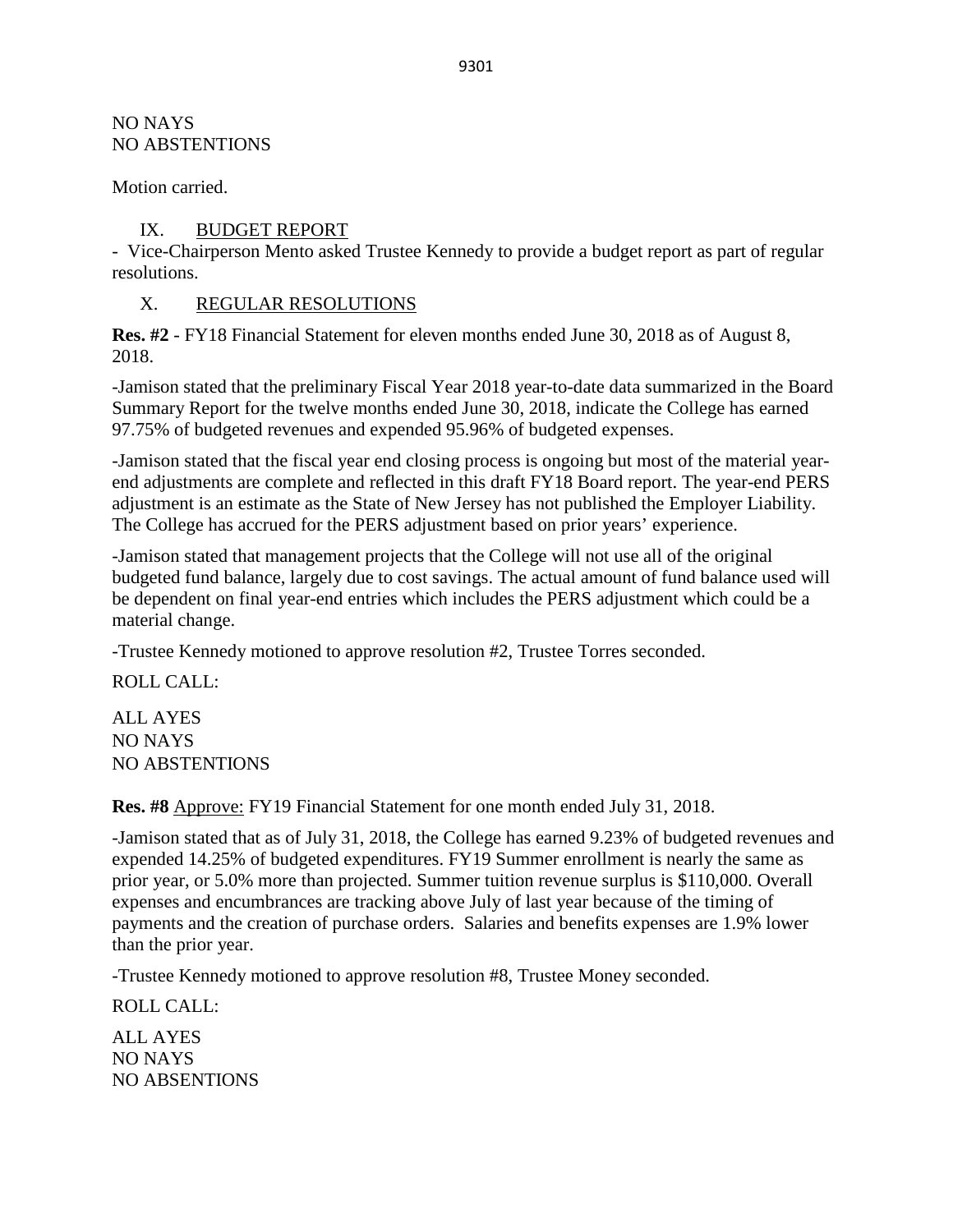**Res. #7** Approve: To award a contract to Universal Protection Services DBA Allied Universal Services for security services in an amount not to exceed \$350,000.00 to June 30, 2019. **Res. #7**

#### **RESOLUTION AUTHORIZING THE AWARD OF A CONTRACT FOR PROFESSIONAL SERVICES**

### **Universal Protection Service DBA Allied Universal Service**

**Voorhees, NJ**

WHEREAS, under New Jersey Community College Contract Law a contract to a State Contract vendor may be awarded without public advertising for Bids, and as required by Play-To-Play law a Business Disclosure Entity Certification is on file, and

WHEREAS, as required by Play-To-Play law a Business Disclosure Entity Certification is on file; and

WHEREAS, at the November 24, 2015 meeting the Board of Trustees approved resolution #35 to have an armed security presence on each of the College's three campuses, and

WHEREAS, Universal Protection Services DBA Allied Universal Service is a New Jersey State contract vendor for security services, and

WHEREAS, Universal Protection Services DBA Allied Universal Service purchased our current armed security firm, US Security Associates, Inc., and

WHEREAS, the State contract price for armed security with Universal Protection Services DBA Allied Universal Service in Atlantic and Cape May counties will provide a cost savings of \$70,000 per year.

THEREFORE BE IT RESOLVED, that the Board of Trustees of Atlantic Cape Community College awards a contract to Universal Protection Services DBA Allied Universal Services for security services in an amount not to exceed \$350,000.00 to June 30, 2019.

-Trustee Kennedy motioned to approve resolution #7, Trustee Money seconded.

ROLL CALL:

ALL AYES NO NAYS NO ABSENTIONS

**Res. #9** Honorary: To extend to Thomas Milhous appreciation for his service to the Board, the College, and its students.

**Res. #9**

#### **Honorary Resolution Trustee Thomas Milhous**

WHEREAS, Mr. Milhous was appointed to the Board of Trustees on September 10, 2013, and

WHEREAS, Mr. Milhous served for the past five years on a number of Board Committees including Personnel & Board Development, Diversity & Equity, and Academic and Student Affairs for which he served as chair since November 2013, and

WHEREAS, Mr. Milhous was instrumental in the appointment of the ninth President of Atlantic Cape Community College, Dr. Barbara Gaba, and

WHEREAS, Mr. Milhous shared his valuable expertise of aviation systems on numerous occasions, and

WHEREAS, Mr. Milhous passionately advocated for Atlantic Cape Community College and its students with unwavering distinction, and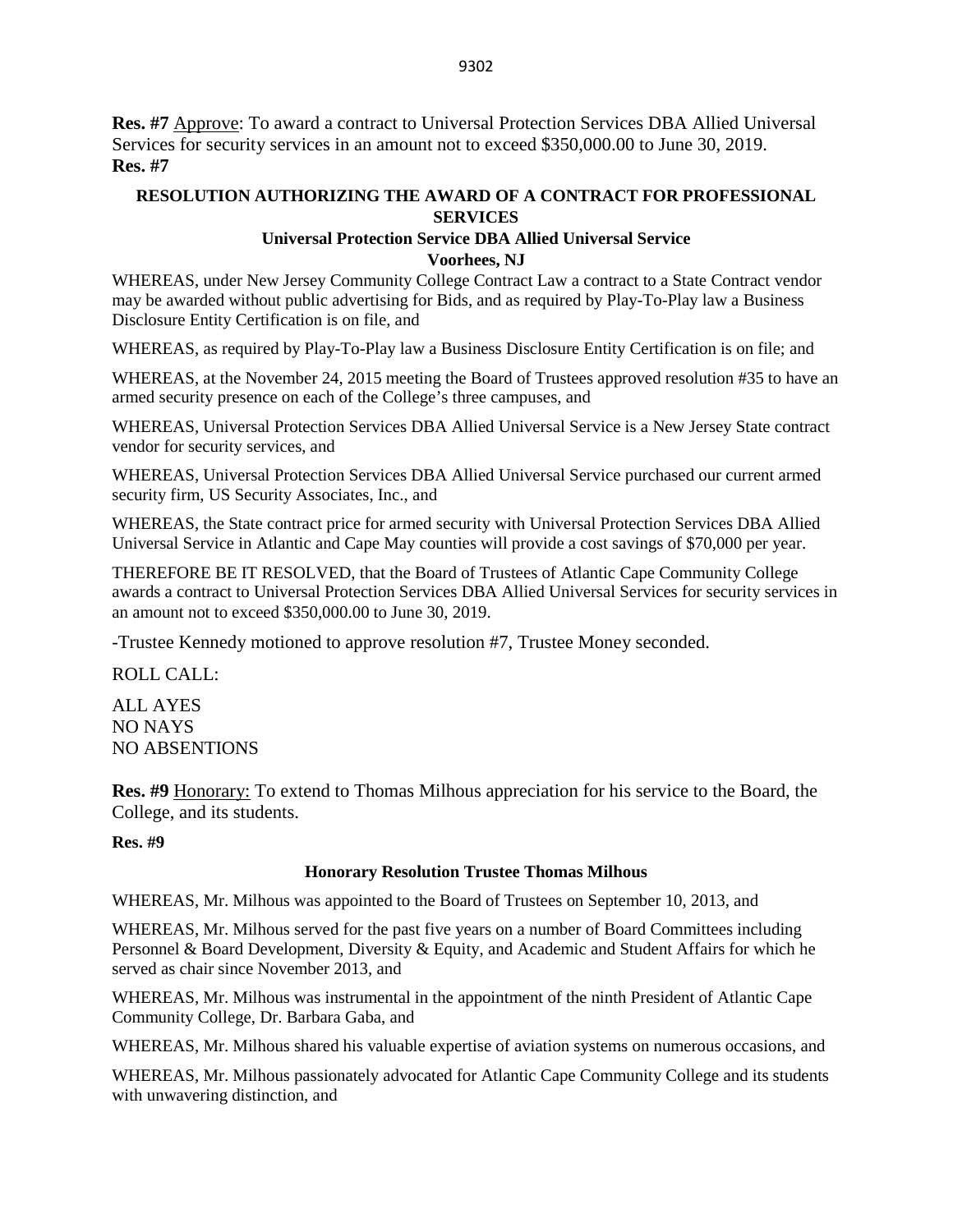WHEREAS, Mr. Milhous resigned from his position on the Board of Trustees on June 27, 2018.

THEREFORE BE IT RESOLVED, that the Board of Trustees of Atlantic Cape Community College hereby extends to Mr. Milhous its appreciation for his service to the Board, the College, and its students.

-Trustee Parker read the resolution in its entirety and stated that Mr. Milhous will be missed, especially on the Personnel and Board Development Committee.

-Trustee Parker motioned to approve Resolution #9, Trustee White-Coursey seconded.

-Vice Chairperson Mento stated that Trustee Milhous was "enthusiastic and contributed in many ways to the Board" and that "he will be missed."

ROLL CALL:

ALL AYES NO NAYS NO ABSENTIONS

## XI. COMMITTEE REPORTS:

### **PERSONNEL AND BOARD DEVELOPMENT-**

Trustee Parker noted there were no items on the Cleary Act Report.

### **FOUNDATION REPORT-**

Trustee Walsh reported the following:

- Mark Giannantonio, President of Resorts AC, has graciously accepted to be the Restaurant Gala's Community Honoree. The event is March 14, 2019.

-The Annual Golf Tournament is October 12 at Cape May National hosted by the Mullock Family. Sponsorships and foursomes are available. Many thanks to Trustee Clemans for being an important sponsor of this event.

## **NEW JERSEY COUNCIL OF COUNTY COLLEGES (NJCCC)**

Trustee Torres reported on the most recent NJCCC meeting:

-The Executive Officers recently had a retreat and the Free Community College Initiative was discussed. In September all Trustees are invited to an annual meeting. Invitations to follow.

### XII. OTHER BUSINESS-

-Trustee Parker discussed that Raritan Valley Community College, where he serves on the advisory committee for workforce training, convened a focus group on how to improve the design of new credit and credential programs to area businesses in a more efficient and urgent manner-"Urgication". The healthcare industry is evolving rapidly and community colleges play an important role in responding to the community needs.

- Trustee Money discussed the most recent board training he attended, ACCT's Governance Leadership Institute along with Trustee Clark, Dr. Gaba and Jean McAlister. This was an